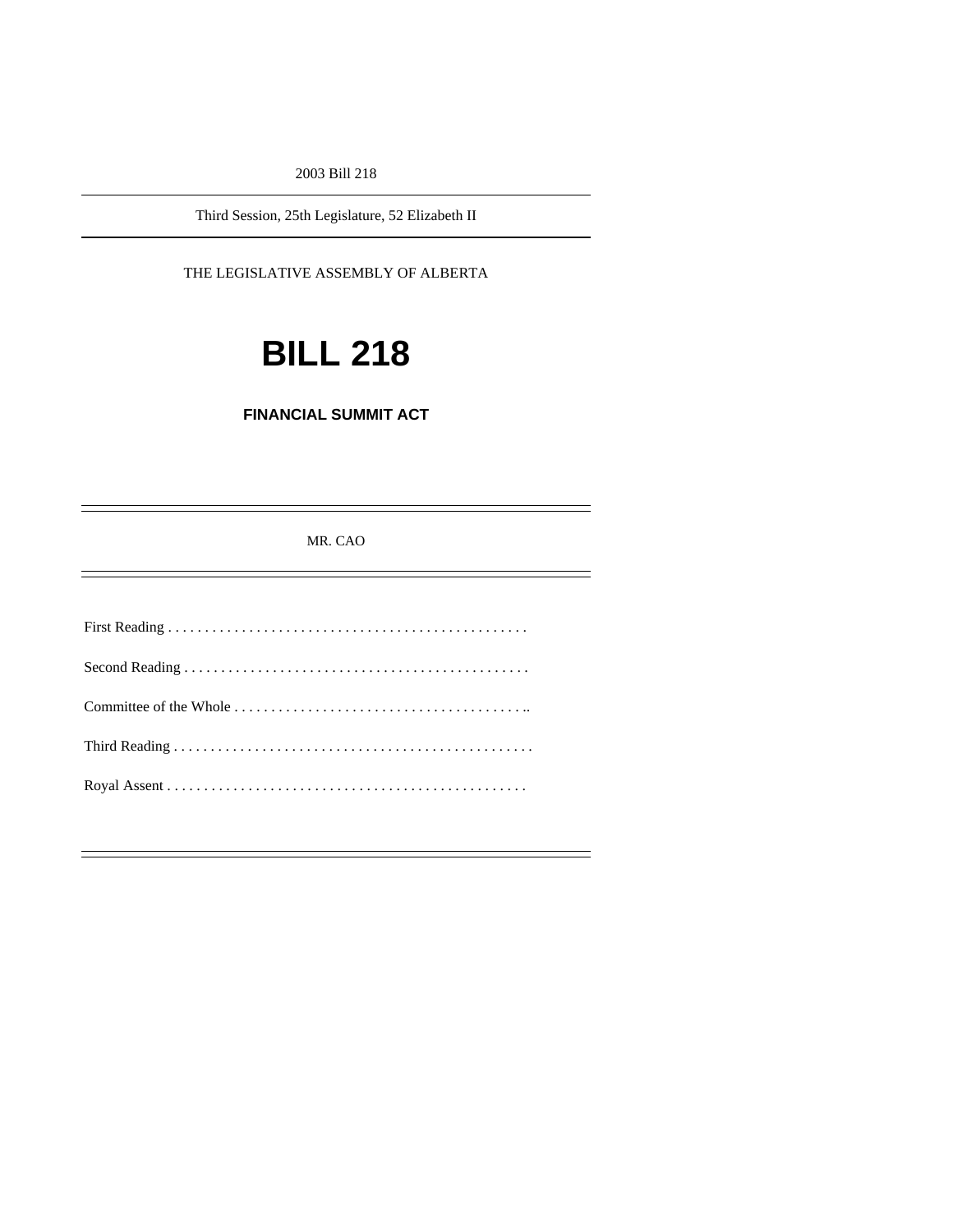*Bill 218 Mr. Cao* 

# **BILL 218**

2003

## **FINANCIAL SUMMIT ACT**

*(Assented to , 2003)* 

### **Preamble**

WHEREAS the demands for public money are increasing;

WHEREAS new approaches to the allocation of public funds should be considered; and

WHEREAS Albertans would benefit from a public forum that addresses the demands for public money in light of the Government's current financial position;

THEREFORE HER MAJESTY, by and with the advice and consent of the Legislative Assembly of Alberta, enacts as follows:

#### **Interpretation**

**1** In this Act, "government funding" includes salaries, wages, benefits from social programs or any other type of payment that is funded, either directly or indirectly, by the Government.

#### **Financial summit**

**2(1)** Before September 1 in each year, the Government must hold a summit for individuals, groups, associations and other organizations that receive, or whose members receive, government funding to meet and discuss their funding demands for the forthcoming fiscal year.

**1**